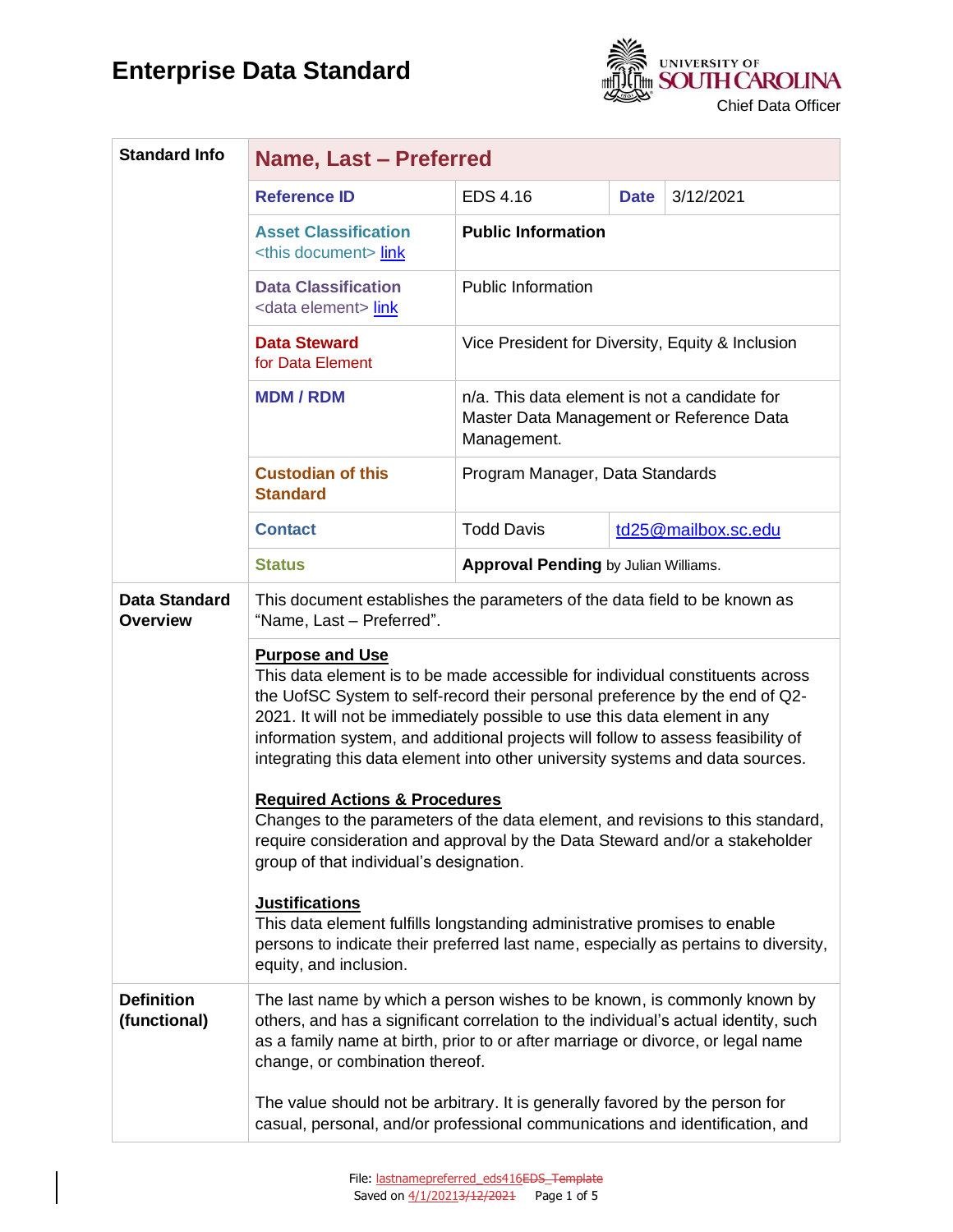

|                                         | will not be used for official identification and correspondence. Legal Last Name<br>will be used if this field is blank.                                                                                                                                                                                                                                                                                                                                                                                                                                                                                                                                                                                                                                                                                                                                                                                        |                                                                                                                                                                                                        |  |
|-----------------------------------------|-----------------------------------------------------------------------------------------------------------------------------------------------------------------------------------------------------------------------------------------------------------------------------------------------------------------------------------------------------------------------------------------------------------------------------------------------------------------------------------------------------------------------------------------------------------------------------------------------------------------------------------------------------------------------------------------------------------------------------------------------------------------------------------------------------------------------------------------------------------------------------------------------------------------|--------------------------------------------------------------------------------------------------------------------------------------------------------------------------------------------------------|--|
| Also known as                           | <b>Preferred Last Name</b>                                                                                                                                                                                                                                                                                                                                                                                                                                                                                                                                                                                                                                                                                                                                                                                                                                                                                      |                                                                                                                                                                                                        |  |
| <b>Disambiguation</b>                   | This data element is differentiated from "Legal Last Name", which is commonly<br>referred to, or even labeled in information systems and data files as "Last<br>Name".                                                                                                                                                                                                                                                                                                                                                                                                                                                                                                                                                                                                                                                                                                                                          |                                                                                                                                                                                                        |  |
| <b>Caveats and</b><br><b>Exceptions</b> | (1) The presence and visibility of the data element in various university<br>information systems and databases will take significant time to<br>accomplish, beginning in Q3-2021; each integration or data feed<br>revision will be under a unique Demand # with DoIT.<br>(2) The Data Steward and stakeholders should consider whether some<br>user guidance/constraint is required for this field, such as the Preferred<br>Last Name expressed by an individual must have some direct and<br>justifiable correlation to them, such as birth name, married name,<br>maiden name, or life partner's name, and cannot be a value that has no<br>direct association to the individual. Random or arbitrarily chosen last<br>names would be counter to the intentions of this data element.<br>Preferred Last Name expressed by an individual must not be offensive<br>or degrading to any individuals or groups. |                                                                                                                                                                                                        |  |
| System of<br><b>Record</b>              | Oracle Identity Manager (OIM) with myAccount.sc.edu as user front end                                                                                                                                                                                                                                                                                                                                                                                                                                                                                                                                                                                                                                                                                                                                                                                                                                           |                                                                                                                                                                                                        |  |
| Data Cookbook<br><b>Entry / Link</b>    | < <pending>&gt;</pending>                                                                                                                                                                                                                                                                                                                                                                                                                                                                                                                                                                                                                                                                                                                                                                                                                                                                                       |                                                                                                                                                                                                        |  |
| <b>Metadata</b>                         | Field Type                                                                                                                                                                                                                                                                                                                                                                                                                                                                                                                                                                                                                                                                                                                                                                                                                                                                                                      | Text, Simple                                                                                                                                                                                           |  |
|                                         | Field Length                                                                                                                                                                                                                                                                                                                                                                                                                                                                                                                                                                                                                                                                                                                                                                                                                                                                                                    | 30 character length<br>Known constraint: among the known ERP systems<br>expected to receive and make use of this data element<br>PeopleSoft has the smallest length at 30 characters.                  |  |
|                                         | Keyboard/character<br>set permitted                                                                                                                                                                                                                                                                                                                                                                                                                                                                                                                                                                                                                                                                                                                                                                                                                                                                             | UTF8 - an externally maintained, international, Unicode<br>Standard of English alphabet characters, including<br>those with accents, as well as hyphen (dash), space,<br>and apostrophe are permitted. |  |
|                                         | <b>Disallowed</b><br>keyboard/characters                                                                                                                                                                                                                                                                                                                                                                                                                                                                                                                                                                                                                                                                                                                                                                                                                                                                        | Numerals, symbols, emoticons, emojis, non-English<br>alphabet, and special characters including but not<br>limited to ~ `! @ # \$ % ^ & * (), . / ? > <; : "][{} \  = +<br>_ are not permitted.        |  |
|                                         | <b>OIM Field Technical</b><br>Name                                                                                                                                                                                                                                                                                                                                                                                                                                                                                                                                                                                                                                                                                                                                                                                                                                                                              | USR_UDF_PREFERRED_LASTNAME                                                                                                                                                                             |  |
|                                         | OIM Table                                                                                                                                                                                                                                                                                                                                                                                                                                                                                                                                                                                                                                                                                                                                                                                                                                                                                                       | <b>USER</b>                                                                                                                                                                                            |  |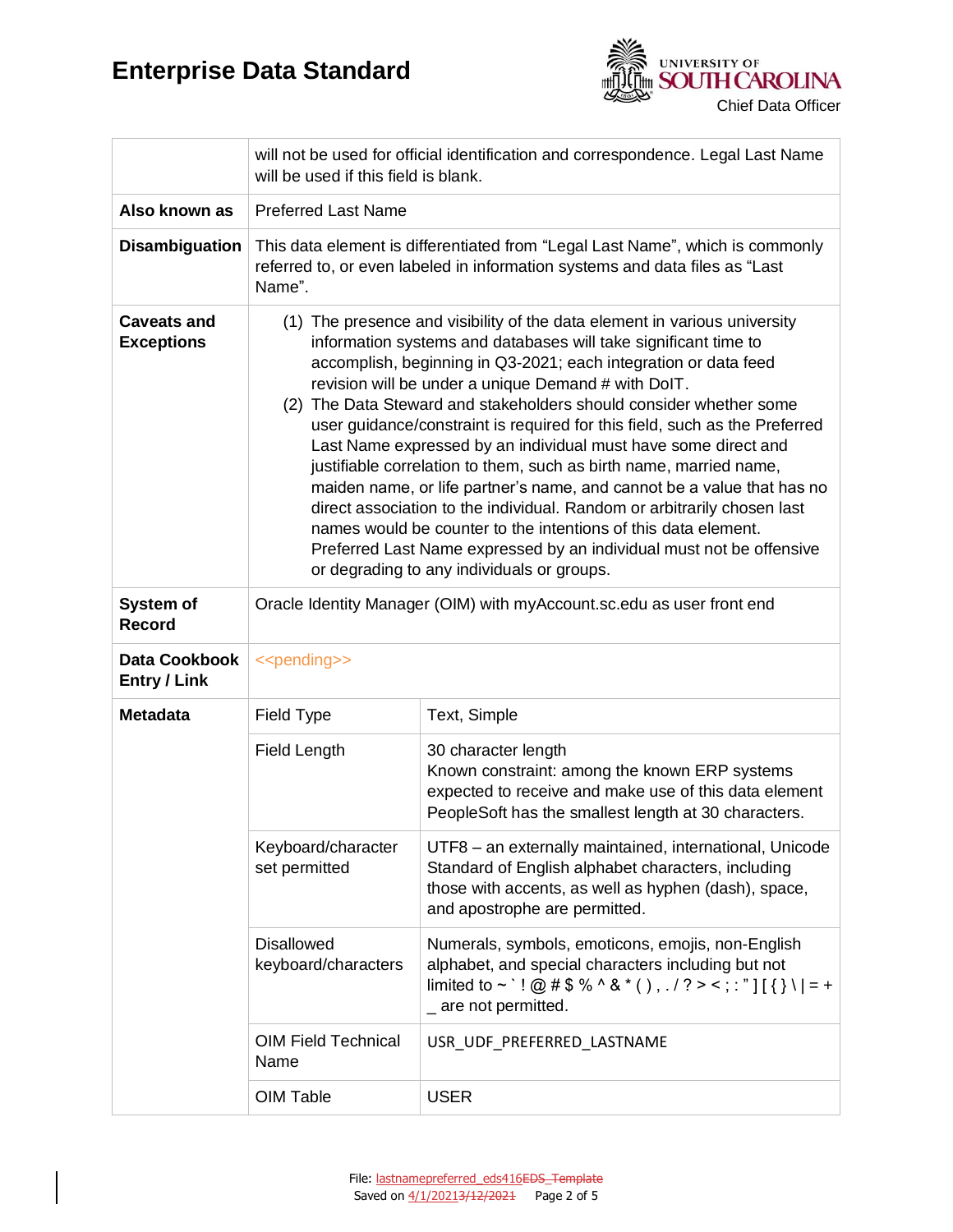

|                                     | OIM Field<br>Label/Functional<br>Name           | <b>Preferred Last Name</b>                                                                                                                                                                                                                                                                                                                                                 |  |
|-------------------------------------|-------------------------------------------------|----------------------------------------------------------------------------------------------------------------------------------------------------------------------------------------------------------------------------------------------------------------------------------------------------------------------------------------------------------------------------|--|
|                                     | myaccount.sc.edu<br><b>Field Technical Name</b> | USR_UDF_PREFERRED_LASTNAME                                                                                                                                                                                                                                                                                                                                                 |  |
|                                     | myaccount.sc.edu<br>Table                       | <b>USER</b>                                                                                                                                                                                                                                                                                                                                                                |  |
|                                     | myaccount.sc.edu<br>Label/Functional<br>Name    | <b>Preferred Last Name</b>                                                                                                                                                                                                                                                                                                                                                 |  |
| <b>Business</b><br><b>Processes</b> | <b>Initial Collection</b>                       | Any employee and/or student may submit a Name, Last<br>- Preferred through myaccount.sc.edu which will be<br>transmitted and stored in OIM as the system of record,<br>with a timestamp indicating the date and time<br>submitted.                                                                                                                                         |  |
|                                     |                                                 | No review or approval is required of submitted values;<br>however, the Data Steward has the right to review and<br>compel changes when/if a complaint is reported with a<br>value submitted by an individual. In extreme cases, the<br>Data Steward has the right to remove the offensive<br>values with notice to the appropriate user.                                   |  |
|                                     | User Change                                     | Any employee and/or student may submit a different<br>Name, Last - Preferred through myaccount.sc.edu, no<br>more than once per 12-months (beginning on the date<br>of the most recent change). Submitted values will be<br>automatically processed into OIM with a timestamp.<br>Prior values and their timestamp will be logged and<br>retained in the system of record. |  |
|                                     | Administrative<br>Change                        | In the event a user enters an unacceptable value, as<br>determined by the Data Steward, or inadvertently<br>submitted an unintended value (e.g. typo), a Service<br>Request can be submitted through DoIT requesting a<br>system administrator manually correct the value, and is<br>not constrained by the 12-months rule for User Change.                                |  |
|                                     |                                                 | Business processes may need to be considered and<br>authorized by the Data Steward to grant DoIT<br>parameters and/or authority to make such changes<br>without having to get Data Steward approval per each.                                                                                                                                                              |  |
|                                     | Data Feeds &<br>Integrations                    | A system owner (aka Receiving Data Steward) may<br>request this data element be added to an existing or<br>new data feed by submitting a Demand to DoIT through<br>https://sc.edu/ithelp; the earliest date such work is likely                                                                                                                                            |  |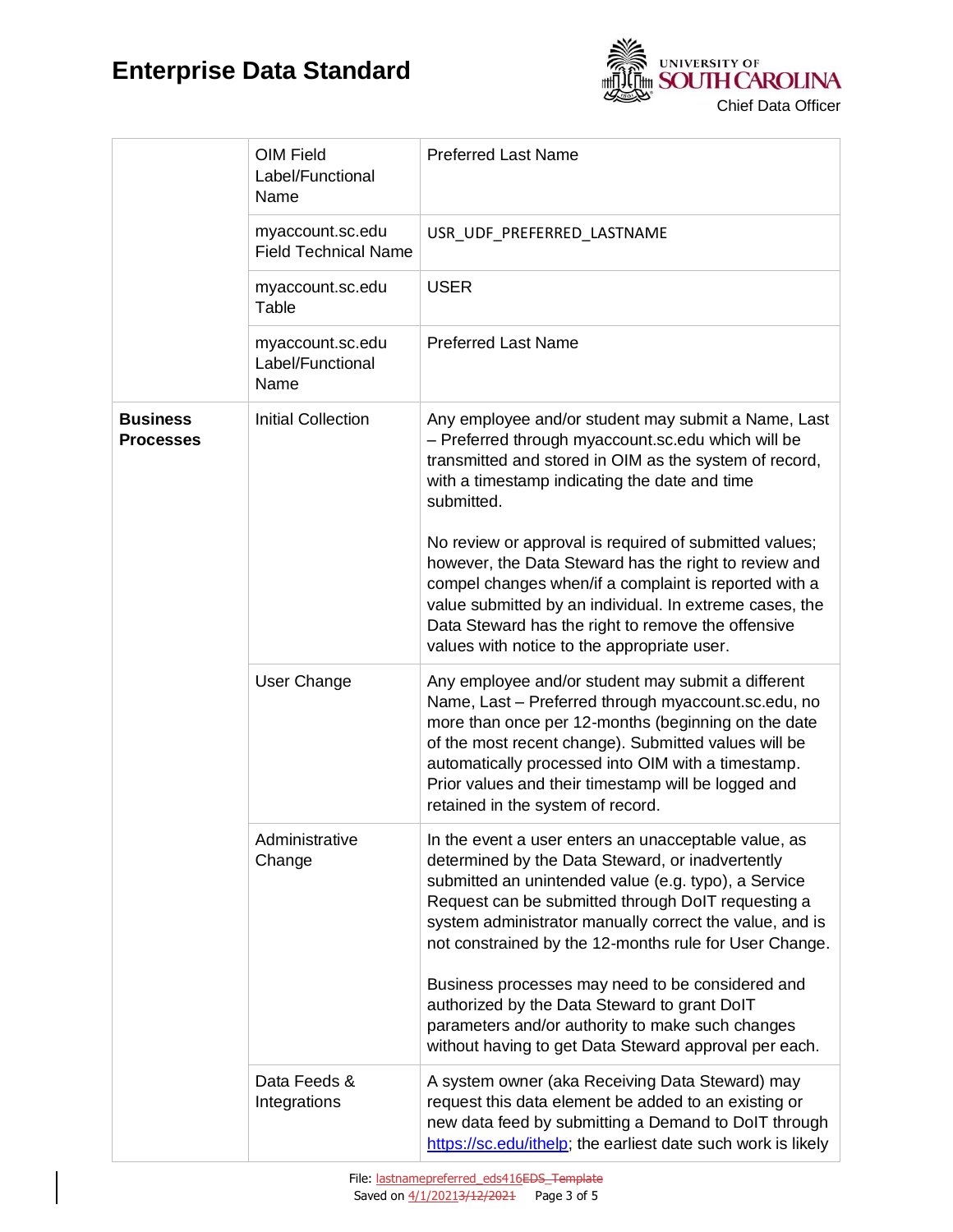$\begin{array}{c} \hline \end{array}$ 



|                     | Metrics and<br>Reporting                    |  | to start is July 1, 2021. The anticipated priority systems<br>for integration are Banner, PeopleSoft HCM,<br>Blackboard, and Office 365.<br>Requests will be forwarded to the Data Steward for this<br>data element for consideration, including approval and<br>prioritization/scheduling; other governance groups,<br>including but not limited to the Student Systems Council<br>and Administrative Systems Council, will need to<br>approve, prioritize, and schedule the effort.<br>DoIT shall report the number of submissions received,<br>by constituent type and date, and provide a summary<br>dashboard with visualizations at analytics.sc.edu;<br>access to the reports will be at the direction of the Data<br>Steward. |                      |      |
|---------------------|---------------------------------------------|--|---------------------------------------------------------------------------------------------------------------------------------------------------------------------------------------------------------------------------------------------------------------------------------------------------------------------------------------------------------------------------------------------------------------------------------------------------------------------------------------------------------------------------------------------------------------------------------------------------------------------------------------------------------------------------------------------------------------------------------------|----------------------|------|
| Acknowledged        | Stakeholder                                 |  | <b>RACI</b>                                                                                                                                                                                                                                                                                                                                                                                                                                                                                                                                                                                                                                                                                                                           | <b>Status</b>        |      |
| <b>Stakeholders</b> | Williams, Julian (VP-DEI) - Data<br>Steward |  | Responsible                                                                                                                                                                                                                                                                                                                                                                                                                                                                                                                                                                                                                                                                                                                           | Accepted             |      |
|                     | Marterer, Aaron (Registrar)                 |  | Consulted                                                                                                                                                                                                                                                                                                                                                                                                                                                                                                                                                                                                                                                                                                                             | Accepted             |      |
|                     | Lee, Stacy (HR)                             |  | Consulted                                                                                                                                                                                                                                                                                                                                                                                                                                                                                                                                                                                                                                                                                                                             | Accepted             |      |
|                     | Byers, Rick (DoIT)                          |  | Accountable<br>(Custodian)                                                                                                                                                                                                                                                                                                                                                                                                                                                                                                                                                                                                                                                                                                            | Accepted             |      |
|                     | Malone, Shay (Student Life)                 |  | Consulted                                                                                                                                                                                                                                                                                                                                                                                                                                                                                                                                                                                                                                                                                                                             | Accepted             |      |
|                     | Kelly, Mike (DoIT)                          |  | Accountable                                                                                                                                                                                                                                                                                                                                                                                                                                                                                                                                                                                                                                                                                                                           | Accepted             |      |
|                     | Davis, Todd (DoIT)                          |  | Accountable<br>(Facilitator)                                                                                                                                                                                                                                                                                                                                                                                                                                                                                                                                                                                                                                                                                                          | Accepted             |      |
| <b>Approval Log</b> | Operational/Functional Area                 |  |                                                                                                                                                                                                                                                                                                                                                                                                                                                                                                                                                                                                                                                                                                                                       | <b>Authorization</b> | Date |
|                     | VP-DEI - Data Steward                       |  | Williams, Julian                                                                                                                                                                                                                                                                                                                                                                                                                                                                                                                                                                                                                                                                                                                      | 3/12/2021            |      |
|                     | Registrar                                   |  | Marterer, Aaron                                                                                                                                                                                                                                                                                                                                                                                                                                                                                                                                                                                                                                                                                                                       | 3/5/2021             |      |
|                     | <b>HR</b>                                   |  | Lee, Stacy                                                                                                                                                                                                                                                                                                                                                                                                                                                                                                                                                                                                                                                                                                                            | 3/5/2021             |      |
|                     | <b>Student Life</b>                         |  | Malone, Shay                                                                                                                                                                                                                                                                                                                                                                                                                                                                                                                                                                                                                                                                                                                          | 3/5/2021             |      |
|                     | <b>DolT</b>                                 |  | Byers, Rick                                                                                                                                                                                                                                                                                                                                                                                                                                                                                                                                                                                                                                                                                                                           | 3/5/2021             |      |
|                     | DolT                                        |  | Davis, Todd<br>3/5/2021                                                                                                                                                                                                                                                                                                                                                                                                                                                                                                                                                                                                                                                                                                               |                      |      |
|                     | Chief Data Officer (IT executive lead)      |  | Kelly, Mike<br>3/5/2021                                                                                                                                                                                                                                                                                                                                                                                                                                                                                                                                                                                                                                                                                                               |                      |      |
|                     | Date                                        |  |                                                                                                                                                                                                                                                                                                                                                                                                                                                                                                                                                                                                                                                                                                                                       | <b>Comments</b>      |      |